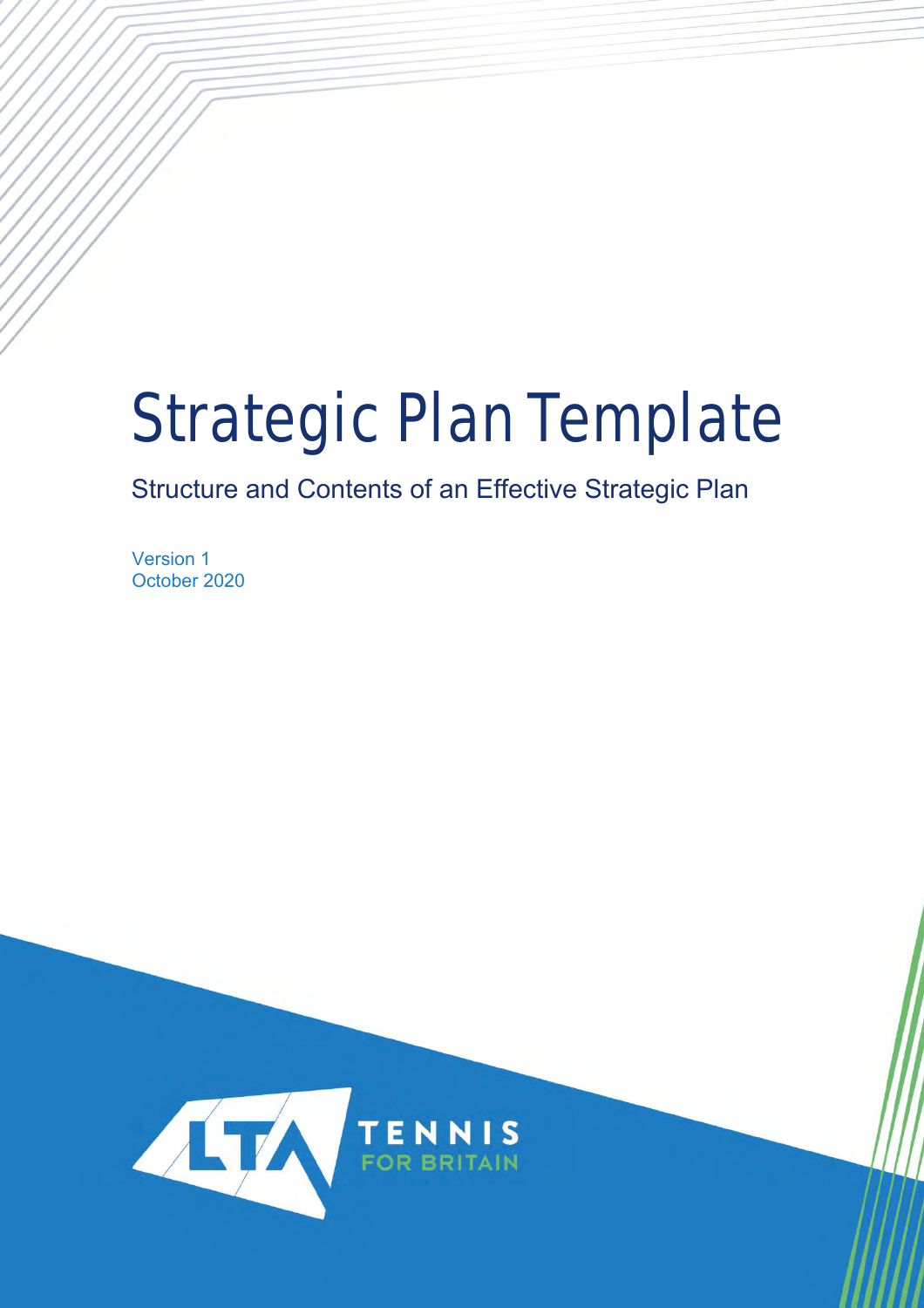## STRATEGIC PLAN TEMPLATE

## COVER PAGE

## **CONTENTS**

#### **INTRODUCTION**

- A brief, relevant history and summary of the club.
- What is our tennis clubs business designed to achieve
- What time frame is the plan based upon?
- How have we engaged our members in the business planning process?
- How will this plan be shared?
- Who will be leading this plan?

#### SITUATIONAL ANALYSIS

- SWOT Analysis
- Operational Analysis
- Member and Programme Analysis
- Competitors Analysis

#### FINANCIAL ANALYSIS

- Clubs current financial position
- Recent financial trends
- Future financial targets at the club

#### STRATEGIC SUMMARY

- Vision
- **Mission**
- Core Values
- Core work areas and strategic aims see appendix 1.
- Key performance indicators

#### BUSINESS PLAN

Actual Plan – one page business plan

#### MONITORING AND EVALUATION

- How are we going to monitor the plan?
- What are the key milestones?
- Dates when we are going to evaluate our progress against the plan?
- How are we going to celebrate success as a team?

#### AGREEMENT

Every management team member and key staff member should sign and date that they agree with and are committed to delivering this club strategy and business plan.